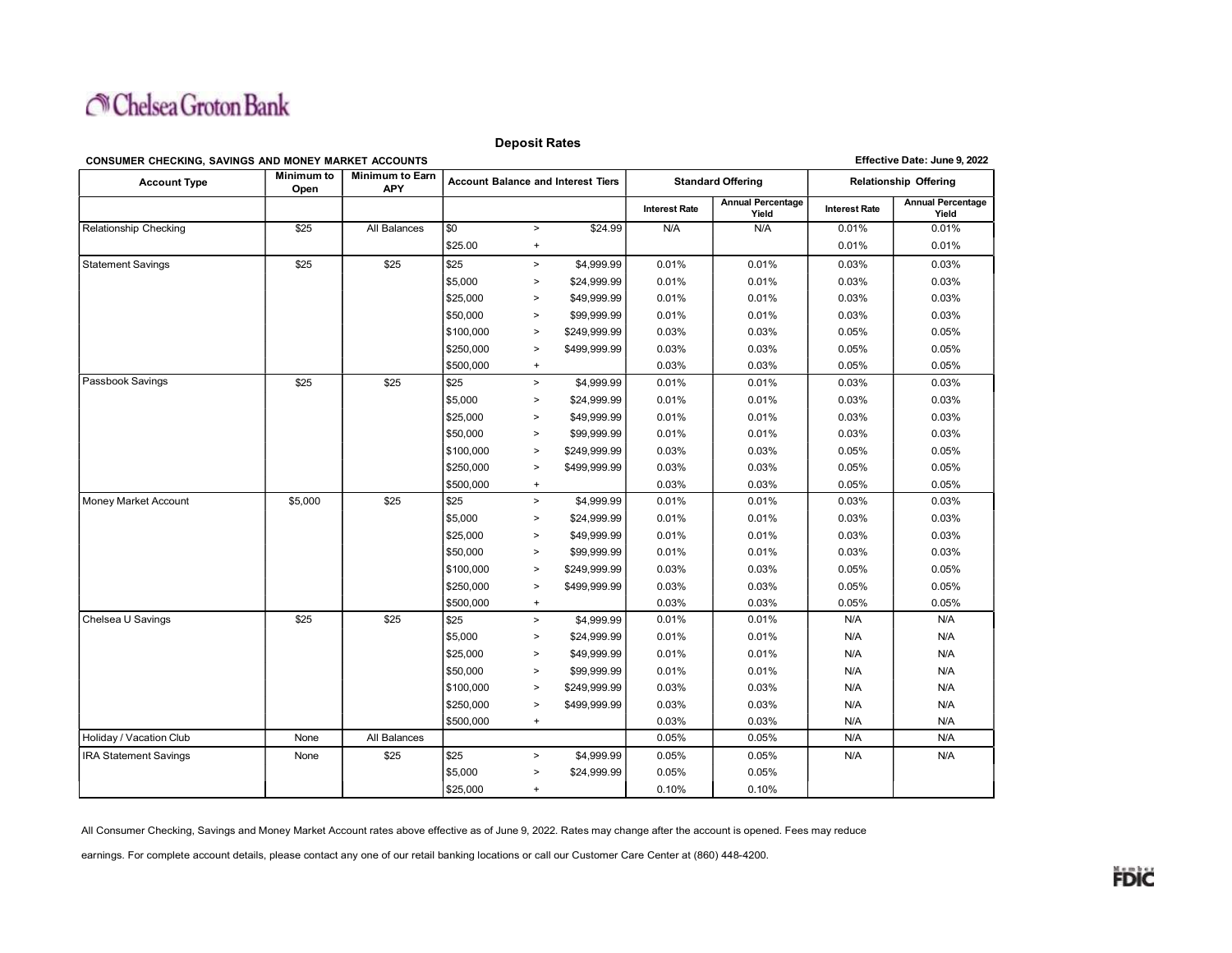## Chelsea Groton Bank

| <b>Deposit Rates</b><br><b>CERTIFICATES OF DEPOSIT</b><br>Effective Date: June 9, 2022 |                    |                                      |                               |                                      |                                    |                          |                            |                              |                                   |  |
|----------------------------------------------------------------------------------------|--------------------|--------------------------------------|-------------------------------|--------------------------------------|------------------------------------|--------------------------|----------------------------|------------------------------|-----------------------------------|--|
| <b>Account Term</b>                                                                    | Minimum to<br>Open | <b>Minimum to Earn</b><br><b>APY</b> | <b>Available for</b><br>IRA's | <b>Additional</b><br><b>Deposits</b> | <b>Early Withdrawal</b><br>Penalty | <b>Standard Offering</b> |                            | <b>Relationship Offering</b> |                                   |  |
|                                                                                        |                    |                                      |                               |                                      |                                    | <b>Interest Rate</b>     | Annual Percentage<br>Yield | <b>Interest Rate</b>         | <b>Annual Percentage</b><br>Yield |  |
| 3 Month                                                                                | \$500              | \$500                                | Yes                           | <b>No</b>                            | 90 Days                            | 0.05%                    | 0.05%                      | 0.10%                        | 0.10%                             |  |
| 6 Month                                                                                | \$500              | \$500                                | Yes                           | <b>No</b>                            | 90 Days                            | 0.05%                    | 0.05%                      | 0.10%                        | 0.10%                             |  |
| 12 Month                                                                               | \$500              | \$500                                | Yes                           | No                                   | 180 Days                           | 0.10%                    | 0.10%                      | 0.15%                        | 0.15%                             |  |
| 12 Month Flexible IRA CD                                                               | \$100              | \$100                                | Yes                           | Yes                                  | 180 Days                           | 0.15%                    | 0.15%                      | 0.25%                        | 0.25%                             |  |
| 15 Month (Bump Up)                                                                     | \$500              | \$500                                | Yes                           | <b>No</b>                            | 180 Days                           | N/A                      | N/A                        | 0.25%                        | 0.25%                             |  |
| 18 Month                                                                               | \$500              | \$500                                | Yes                           | <b>No</b>                            | 180 Days                           | 0.15%                    | 0.15%                      | 0.25%                        | 0.25%                             |  |
| 24 Month                                                                               | \$500              | \$500                                | Yes                           | <b>No</b>                            | 360 Days                           | 0.20%                    | 0.20%                      | 0.25%                        | 0.25%                             |  |
| 30 Month                                                                               | \$500              | \$500                                | Yes                           | No                                   | 360 Days                           | 0.25%                    | 0.25%                      | 0.30%                        | 0.30%                             |  |
| 36 Month                                                                               | \$500              | \$500                                | Yes                           | <b>No</b>                            | 540 Days                           | 0.30%                    | 0.30%                      | 0.35%                        | 0.35%                             |  |
| 42 Month (Bump Up)                                                                     | \$500              | \$500                                | Yes                           | No                                   | 540 Days                           | N/A                      | N/A                        | 0.45%                        | 0.45%                             |  |
| 48 Month                                                                               | \$500              | \$500                                | Yes                           | No                                   | 540 Days                           | 0.45%                    | 0.45%                      | 0.50%                        | 0.50%                             |  |
| 60 Month                                                                               | \$500              | \$500                                | Yes                           | No                                   | 540 Days                           | 0.50%                    | 0.50%                      | 0.55%                        | 0.55%                             |  |

All Certificate of Deposit Rates above effective as of June 9, 2022. A penalty may be imposed for early withdrawal. Fees may reduce earnings. For

complete account details, please contact any one of our retail banking locations or call our Customer Care Center at (860) 448-4200.

**FDIC**